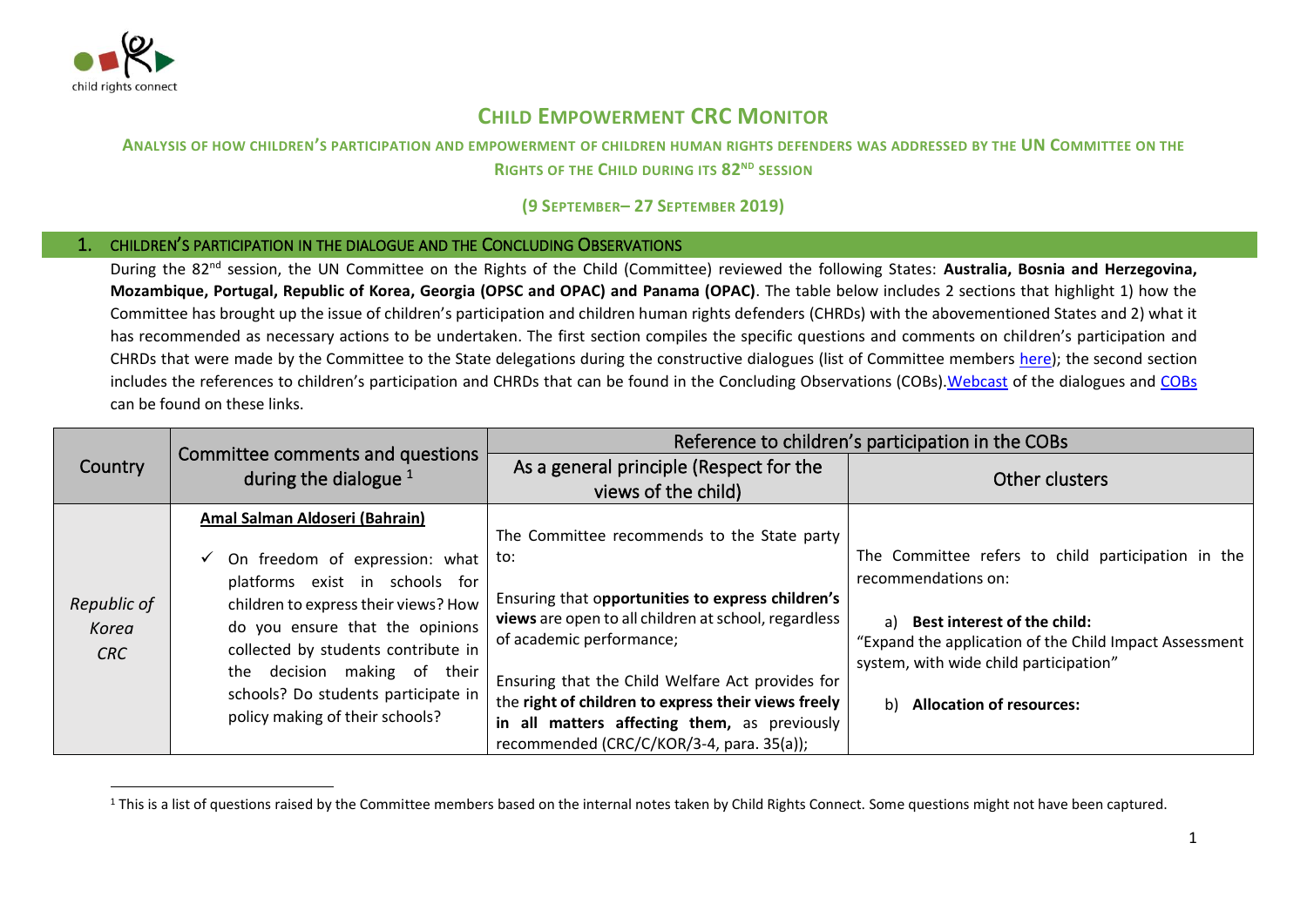

| Children who came to meet the          |                                                   | "Enhance child participation in budgeting, including of                     |
|----------------------------------------|---------------------------------------------------|-----------------------------------------------------------------------------|
| Committee requested the later to       | Abolishing any age limit on the right of children | existing Child and Youth Assemblies and Participation                       |
| ask the delegation whether the         | to express their views in all issues concerning   | Committees"                                                                 |
| government could lover the age of      | them, including by expeditiously enacting the     |                                                                             |
| voting from 19 years to include        | draft Family Litigation Act.                      | Freedom of expression, association and<br>C)                                |
| them. Please comment on this.          |                                                   | peaceful assembly:<br>"It also recommends promoting child participation and |
|                                        |                                                   | considering lowering the age of voting and membership                       |
| <b>Benyam Dawit Mezmur (Ethiopia)</b>  |                                                   | in political parties, now set at 19"                                        |
| Is there an effort to move away<br>✓   |                                                   | d) Violence, including corporal punishment:                                 |
| from the adhoc approach of child       |                                                   |                                                                             |
| participation to a more                |                                                   | "Intensify awareness-raising and education programmes                       |
| institutionalized and systematic       |                                                   | on all forms of violence and abuse; promote non-violent                     |
| approach of child participation? It is |                                                   | communication and conflict mediation in schools and                         |
| not clear to which extent the views    |                                                   | positive, non-violent and participatory forms of child-                     |
| expressed by children inform policy    |                                                   | rearing; and encourage the reporting of violence and<br>abuse"              |
| and law, please share your             |                                                   |                                                                             |
| observations on this. Are there        |                                                   | <b>Adolescent health:</b><br>e)                                             |
| efforts are made to provide            |                                                   |                                                                             |
| feedback to children who are           |                                                   | "the Committee recalls its previous recommendations                         |
| involved in child participation        |                                                   | concerning the prevention of obesity, smoking and                           |
| processes?                             |                                                   | drinking, including by imposing stricter regulations on                     |
|                                        |                                                   | alcohol advertising, increasing smoke-free spaces,                          |
|                                        |                                                   | promoting sports and physical activities and                                |
|                                        |                                                   | encouraging children's participation in life-skills                         |
|                                        |                                                   | education on preventing substance abuse"                                    |
|                                        |                                                   | Children deprived of a family environment:                                  |
|                                        |                                                   | "Ensure adequate safeguards and clear criteria, based                       |
|                                        |                                                   | on the child's needs, best interests and views, having                      |
|                                        |                                                   | regard to age and maturity, for determining alternative                     |
|                                        |                                                   | care placement"                                                             |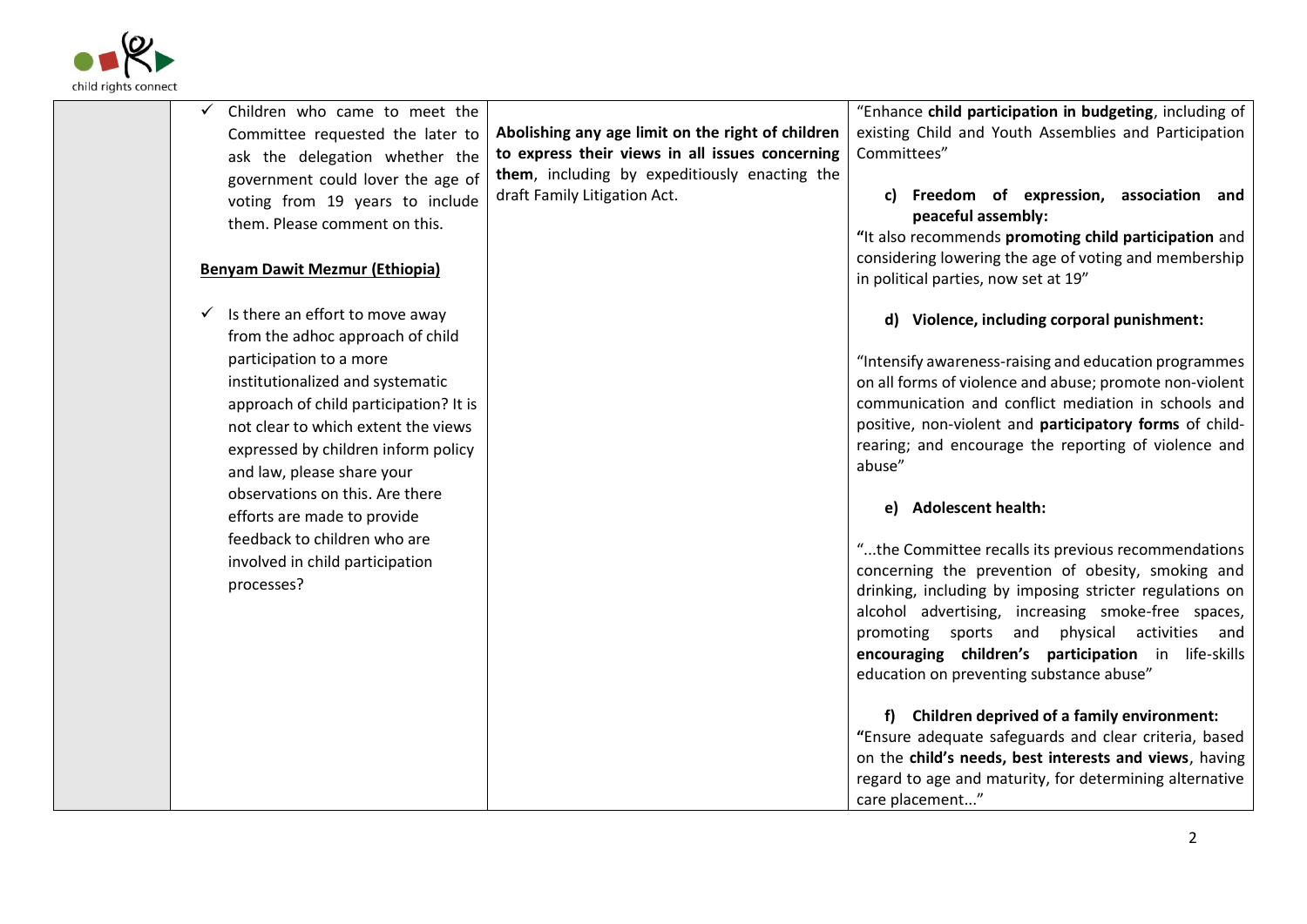

|                          |                                                                                                                                                 |                                                                                                                                                                                                                                                            | g) Education and the aims of education:<br>"Strengthen and diversify career counselling and the<br>Free Semester System, with particular attention to out<br>of school children, and ensure that children's views<br>form the basis for the career choices"                    |
|--------------------------|-------------------------------------------------------------------------------------------------------------------------------------------------|------------------------------------------------------------------------------------------------------------------------------------------------------------------------------------------------------------------------------------------------------------|--------------------------------------------------------------------------------------------------------------------------------------------------------------------------------------------------------------------------------------------------------------------------------|
|                          |                                                                                                                                                 |                                                                                                                                                                                                                                                            | "Strengthen measures to combat bullying, including<br>cyberbullying, that encompass: prevention, early<br>detection mechanisms, empowering of children and<br>professionals, intervention protocols and harmonized<br>guidelines for the collection of case-related data"      |
|                          |                                                                                                                                                 |                                                                                                                                                                                                                                                            | h) Adoption                                                                                                                                                                                                                                                                    |
|                          |                                                                                                                                                 |                                                                                                                                                                                                                                                            | "Ensure that adopted children are informed of their<br>right to seek information on their biological parents and<br>have appropriate access thereto"                                                                                                                           |
|                          | <b>Benyam Dawit Mezmur (Ethiopia)</b><br>In the State party report, the<br>✓<br>instances in which children's voices                            | The Committee recommends to the State party<br>to:                                                                                                                                                                                                         | The Committee refers to child participation in the<br>recommendations on:                                                                                                                                                                                                      |
|                          | are given due consideration -<br>particularly in the court settings-                                                                            | Ensure that children's views are given due<br>consideration in courts, schools, relevant                                                                                                                                                                   | a) Education, including sexual violence in schools:                                                                                                                                                                                                                            |
| Mozambique<br><b>CRC</b> | are mostly oriented towards family<br>law issues for example adoption,<br>how about on other contexts other<br>than the family law environment? | administrative and other processes concerning<br>children and in the family through, inter alia, the<br>training of professionals working with and for<br>children and the development of operational<br>procedures or protocols to ensure respect for the | "the Committee recommends that the State party<br>strengthen its efforts to guarantee, based on the<br>principles of inclusion, participation and non-<br>discrimination, the right of the child to rest and leisure,<br>to engage in age-appropriate recreational activities, |
|                          | The State party reports highlighted<br>✓<br>the activities conducted through                                                                    | views of children in administrative and judicial<br>proceedings;                                                                                                                                                                                           | cultural life and the arts, and to access safe playground<br>spaces"                                                                                                                                                                                                           |
|                          | the child parliaments, school<br>councils, the Child Protection<br>Committees, etc, how effective                                               | Strengthen the Children's Parliament as an<br>independent,<br>democratic<br>adequately<br>and                                                                                                                                                              | b) Children in street situations:                                                                                                                                                                                                                                              |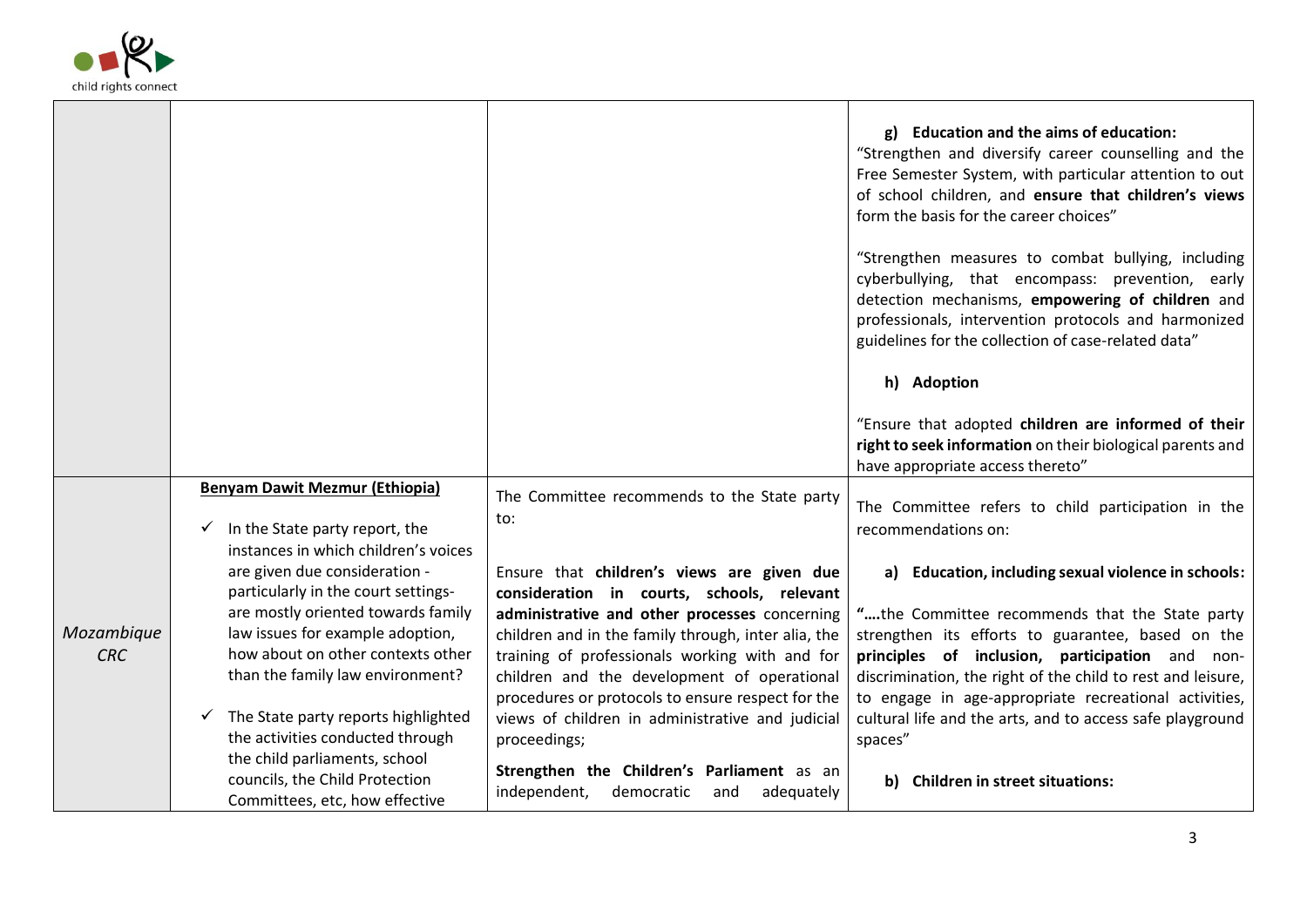

| resourced body with the participation of children<br>"Conduct a comprehensive study to assess the scope,<br>have these initiatives been in<br>involving children and taking their<br>in disadvantaged or vulnerable situations, and<br>nature and root causes of the presence of children in<br>views into consideration? The<br>street situations in order to develop a national strategy<br>ensure that its outcomes are systematically fed<br>and plan of action, with the participation of children, to<br>report also states that gender and<br>into public decision-making;<br>geographical representativity is<br>support such children"<br>Conduct awareness-raising activities to promote<br>taken into account, please provide<br>the meaningful and empowered participation of<br>more details. How are children with<br>c) Adolescent health:<br>all children in the family, the community and<br>"Ensure girls' access to family planning services,<br>disabilities involved as<br>schools, including within school councils and child<br>affordable contraceptives and safe abortion and post-<br>representatives in such bodies and<br>protection community committees, paying<br>how are their voices given due<br>abortion care services, and ensure that their views are<br>particular attention to girls, children with<br>consideration in law, policy and<br>always heard and given due consideration in abortion<br>disabilities and children living in rural or remote<br>practice of the government?<br>decisions"<br>areas.<br>The State party has identified a<br>Impact of climate change on the rights of the<br>d)<br>✓<br>child<br>challenge: "certain negative social<br>norms are a major constraint for<br>"Ensure that the specific vulnerabilities and needs of<br>child participation". What has been<br>children, as well as their views, are taken into account<br>done to tackle this challenge? What<br>in the development of policies or programmes<br>has been the impact of those<br>addressing the issues of climate change and disaster risk<br>management"<br>interventions?<br>The freedom of association is only<br>✓<br>guaranteed for persons above the<br>age of 18, could this be confirmed?<br>If yes, why is it the case? |  |  |
|---------------------------------------------------------------------------------------------------------------------------------------------------------------------------------------------------------------------------------------------------------------------------------------------------------------------------------------------------------------------------------------------------------------------------------------------------------------------------------------------------------------------------------------------------------------------------------------------------------------------------------------------------------------------------------------------------------------------------------------------------------------------------------------------------------------------------------------------------------------------------------------------------------------------------------------------------------------------------------------------------------------------------------------------------------------------------------------------------------------------------------------------------------------------------------------------------------------------------------------------------------------------------------------------------------------------------------------------------------------------------------------------------------------------------------------------------------------------------------------------------------------------------------------------------------------------------------------------------------------------------------------------------------------------------------------------------------------------------------------------------------------------------------------------------------------------------------------------------------------------------------------------------------------------------------------------------------------------------------------------------------------------------------------------------------------------------------------------------------------------------------------------------------------------------------------------------------------------------------------------------------------------------------|--|--|
|                                                                                                                                                                                                                                                                                                                                                                                                                                                                                                                                                                                                                                                                                                                                                                                                                                                                                                                                                                                                                                                                                                                                                                                                                                                                                                                                                                                                                                                                                                                                                                                                                                                                                                                                                                                                                                                                                                                                                                                                                                                                                                                                                                                                                                                                                 |  |  |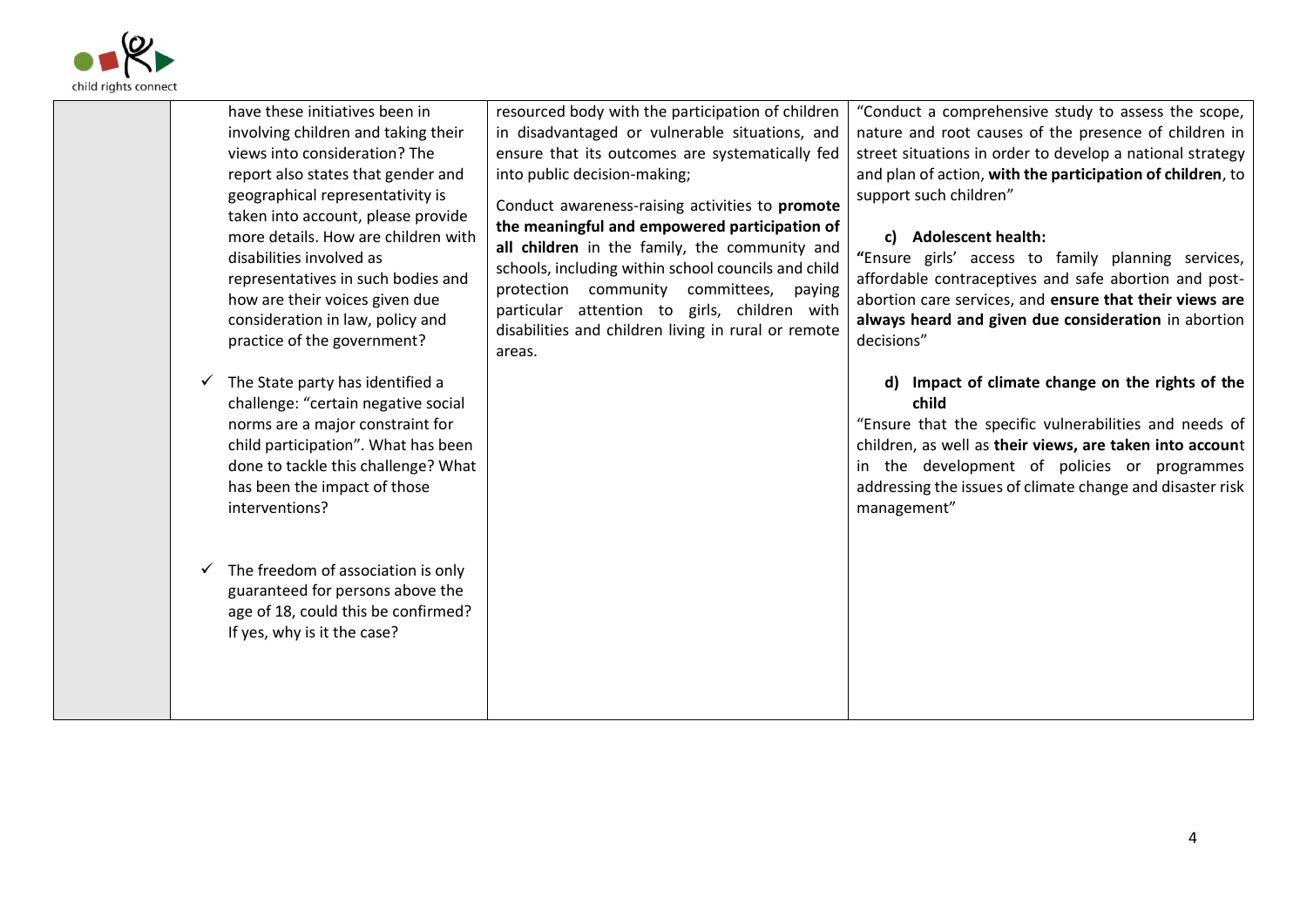

| Georgia<br><b>OPSC</b><br>&OPAC | None                                                                                                                                                                                                                                                                                                                                                                                                                                                                                                                                                                                                                                                                                                                                                                                                                                                                                                                                                              | None                                                                                                                                                                                                                                                                                                                                                                                                | None                                                                                                                                                                                                                                                                                                                                                                                                                                                                                                                                                                                                                                                                                                                                                                                                                                                                                                                                                                                                                                                                                        |
|---------------------------------|-------------------------------------------------------------------------------------------------------------------------------------------------------------------------------------------------------------------------------------------------------------------------------------------------------------------------------------------------------------------------------------------------------------------------------------------------------------------------------------------------------------------------------------------------------------------------------------------------------------------------------------------------------------------------------------------------------------------------------------------------------------------------------------------------------------------------------------------------------------------------------------------------------------------------------------------------------------------|-----------------------------------------------------------------------------------------------------------------------------------------------------------------------------------------------------------------------------------------------------------------------------------------------------------------------------------------------------------------------------------------------------|---------------------------------------------------------------------------------------------------------------------------------------------------------------------------------------------------------------------------------------------------------------------------------------------------------------------------------------------------------------------------------------------------------------------------------------------------------------------------------------------------------------------------------------------------------------------------------------------------------------------------------------------------------------------------------------------------------------------------------------------------------------------------------------------------------------------------------------------------------------------------------------------------------------------------------------------------------------------------------------------------------------------------------------------------------------------------------------------|
| Australia<br><b>CRC</b>         | Olga Khazova (Russia)<br>$\checkmark$ How do you ensure that aboriginal<br>children living in residential care or<br>remotes areas are able to express<br>their opinion freely?<br><b>Clarence Nelson (Samoa)</b><br>What measures are taken to ensure<br>children's right to be heard is<br>respected and their opinions are<br>taken into consideration in decision<br>making?<br><b>Cephas Lumina (Zambia)</b><br>Asked<br>about<br>measuring<br>the<br>benefits<br>impact<br>of<br>the<br>and<br>allocated,<br>including<br>resources<br>children's participation in budget<br>elaboration processes and surgical<br>intervention on intersex children,<br>which many international bodies,<br>including<br>this<br>Committee,<br>considered harmful.<br><b>Clarence Nelson (Samoa)</b><br>$\checkmark$ How is the principle of respect for<br>the views of the child applied and<br>interpreted in Australia? Is there<br>published<br>guidance<br>any<br>or | The Committee recommends to the State party<br>to:<br><b>The</b><br>Committee<br>recalls<br>its<br>previous<br>recommendations and recommends the State<br>party to enhance children's meaningful and<br>empowered participation within the family,<br>community and schools, with particular attention<br>to girls, children with disabilities, Aboriginal and<br>Torres Strait Islander children. | The Committee refers to child participation in the<br>recommendations on:<br>a) Allocation of resources<br>To establish appropriate mechanisms and inclusive<br>processes through which civil society, the public and<br>children may participate in all stages of the budget<br>process, including formulation, implementation and<br>evaluation.<br>b) Dissemination, awareness-raising and training.<br>To strength its awareness- raising programmes on the<br>Convention, including through greater media and social<br>media engagement, in a child-friendly manner,<br>promoting the active involvement of children in public<br>outreach activities including measures targeting<br>parents, social workers, teachers and law enforcement<br>officials.<br>a) International cooperation.<br>To adopt a child-rights based approach in respect of its<br>trade agreements and development aid policy and<br>programs, with the rights of children and their<br>engagement included in program design, delivery and<br>evaluation.<br>Children deprived of a family environment<br>b) |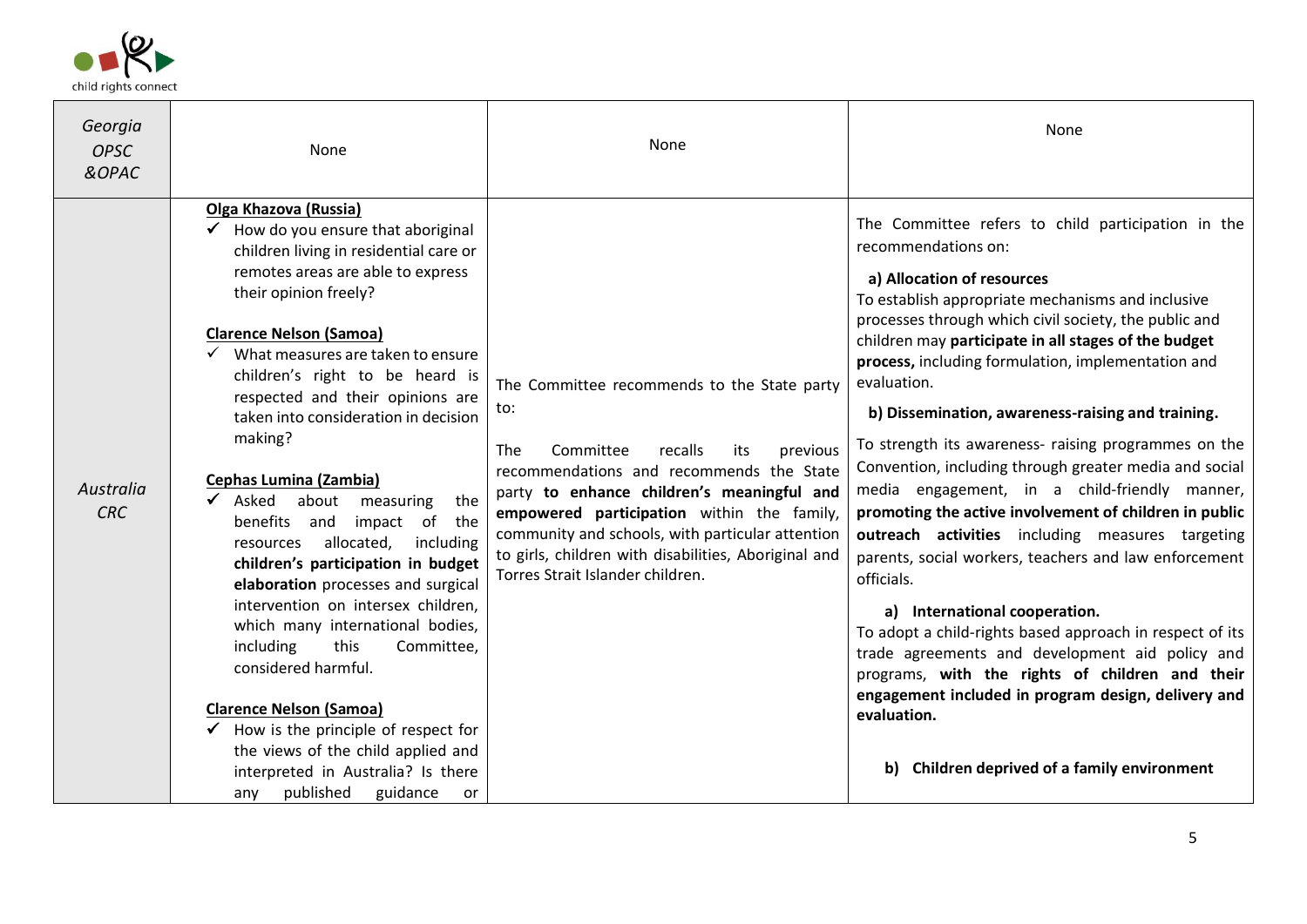

|                                                | assistance to assist the State in this<br>regard?<br>What progress had been made<br>towards the goals of the Paris<br>Climate Change agreement in<br>Australia and how were children<br>involved in the design of climate-<br>change policy?                                                                                          |                                                                                                                                                                                                                                                                                                                                                                                                                                                                                                                                                                                                                                                                                                   | The Committee urges the State Party to strongly invest<br>in prevention measures for children and their families to<br>avoid child removal and, when this is a necessary<br>measure, to limit it to the shortest time possible, and<br>ensure participation of children, their families and<br>communities in decision-making, to guarantee an<br>individualised and community-sensitive approach.                                                                                                                                                                                                                                                                                            |
|------------------------------------------------|---------------------------------------------------------------------------------------------------------------------------------------------------------------------------------------------------------------------------------------------------------------------------------------------------------------------------------------|---------------------------------------------------------------------------------------------------------------------------------------------------------------------------------------------------------------------------------------------------------------------------------------------------------------------------------------------------------------------------------------------------------------------------------------------------------------------------------------------------------------------------------------------------------------------------------------------------------------------------------------------------------------------------------------------------|-----------------------------------------------------------------------------------------------------------------------------------------------------------------------------------------------------------------------------------------------------------------------------------------------------------------------------------------------------------------------------------------------------------------------------------------------------------------------------------------------------------------------------------------------------------------------------------------------------------------------------------------------------------------------------------------------|
| <b>Bosnia</b> and<br>Herzegovina<br><b>CRC</b> | Mikkiko Otani (Japan)<br>$\checkmark$ How children views are considered<br>in the new State Party action plan<br>2020-2023?<br>Were children involved in the last<br>national review of the<br>implementation of SDGs?<br>Is the government supporting or<br>planning to support the initiative<br>of the children's council and how? | The Committee recommends to the State party<br>to:<br>Supporting the activities of the Council for<br>Children of Bosnia and Herzegovina for promoting<br>child participation in developing policies and<br>decisions concerning child rights at all levels and<br>strengthen programmes and awareness-raising<br>activities to remove all barriers for children to<br>express their views at all levels and ensure the<br>meaningful participation of all children within the<br>family, community and schools, including within<br>student council bodies, and in decision-making in<br>all matters related to children, and with particular<br>attention to children in vulnerable situations. | The Committee refers to child participation in the<br>recommendations on:<br>a) Comprehensive policy and strategy<br>The Committee recommends the State party to provide<br>the new action plan with sufficient resources and in a<br>consistent manner throughout the territory of the State<br>party with the full participation of children and civil<br>society organizations. It also recommends that the State<br>party establish a mechanism for regularly monitoring its<br>implementation.<br>b) Corporal punishment<br>Raise awareness among parents and the general public<br>on the harmful effects of corporal punishment for<br>children so as to promote alternative positive, |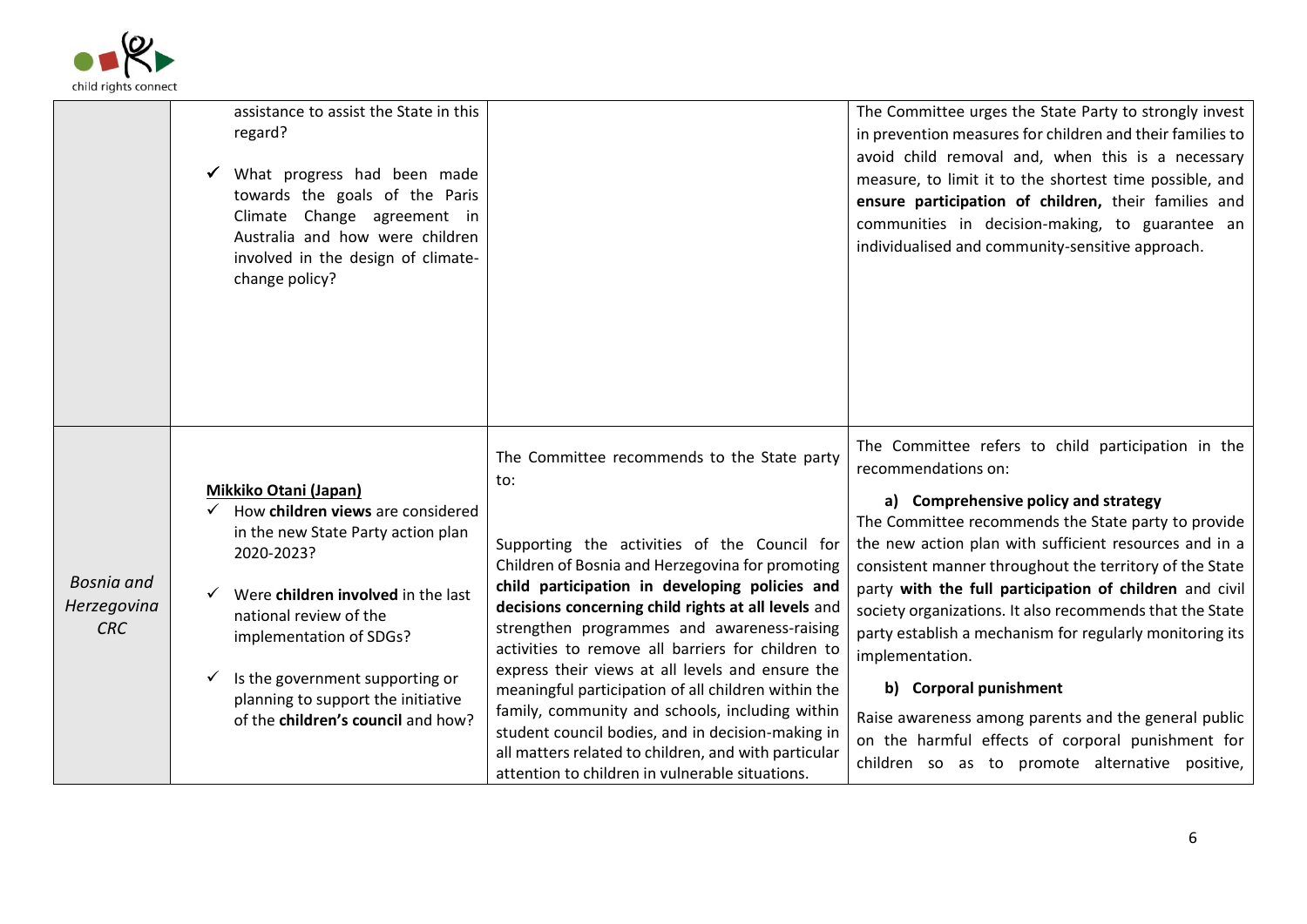

|                        |                                                                        |                                                                                                    | nonviolent and participatory forms of child-rearing and<br>discipline                                                                                                                                                                                                                                                                                                                                     |
|------------------------|------------------------------------------------------------------------|----------------------------------------------------------------------------------------------------|-----------------------------------------------------------------------------------------------------------------------------------------------------------------------------------------------------------------------------------------------------------------------------------------------------------------------------------------------------------------------------------------------------------|
|                        |                                                                        |                                                                                                    | c) Abuse and neglect                                                                                                                                                                                                                                                                                                                                                                                      |
|                        |                                                                        |                                                                                                    | Further strengthen awareness-raising programs on<br>different types of violence and abuse against children<br>with the involvement of children to prevent them from<br>engaging in violence, establish clear and accessible<br>reporting procedures for children, parents and<br>professionals working with children and ensure<br>children's access to child-friendly support and<br>protection services |
|                        |                                                                        |                                                                                                    | d) Children in street situations<br>Provide civil society organizations with necessary<br>support to raise awareness on the rights of children in<br>street situations and to facilitate participation of<br>children in the development of plans and programmes<br>designated for their protection.                                                                                                      |
|                        | <b>Clarence Nelson (Samoa)</b><br>Welcomed the act. 1.41 from 2015     |                                                                                                    | The Committee refers to child participation in the<br>recommendations on:                                                                                                                                                                                                                                                                                                                                 |
|                        | on improving child participation<br>and child-friendly procedures in   | The Committee recommends to the State party                                                        | a) Children with disabilities:                                                                                                                                                                                                                                                                                                                                                                            |
|                        | tutelary civil procedures,<br>in<br>addition and commended Portugal    | to:                                                                                                | Adopt, in consultation with children with disabilities<br>and their families, a new comprehensive strategy for the                                                                                                                                                                                                                                                                                        |
| Portugal<br><b>CRC</b> | for ensuring child participation                                       | Developing toolkits for the consultation of                                                        | inclusion of children with disabilities in all areas of life                                                                                                                                                                                                                                                                                                                                              |
|                        | In scholar and health care systems.                                    | children on national policy development that<br>affects them to standardize such consultation at a | and allocate resources for its monitoring and                                                                                                                                                                                                                                                                                                                                                             |
|                        | At the same time there are                                             | high level of inclusiveness and participation.                                                     | implementation.                                                                                                                                                                                                                                                                                                                                                                                           |
|                        | concerns, children do not feel that                                    |                                                                                                    | b) Corporal punishment:                                                                                                                                                                                                                                                                                                                                                                                   |
|                        | there views or opinions matter in<br>some settings such as residential |                                                                                                    | Build the capacities of professionals that work with and                                                                                                                                                                                                                                                                                                                                                  |
|                        |                                                                        |                                                                                                    | for children, on positive, non-violent and participatory                                                                                                                                                                                                                                                                                                                                                  |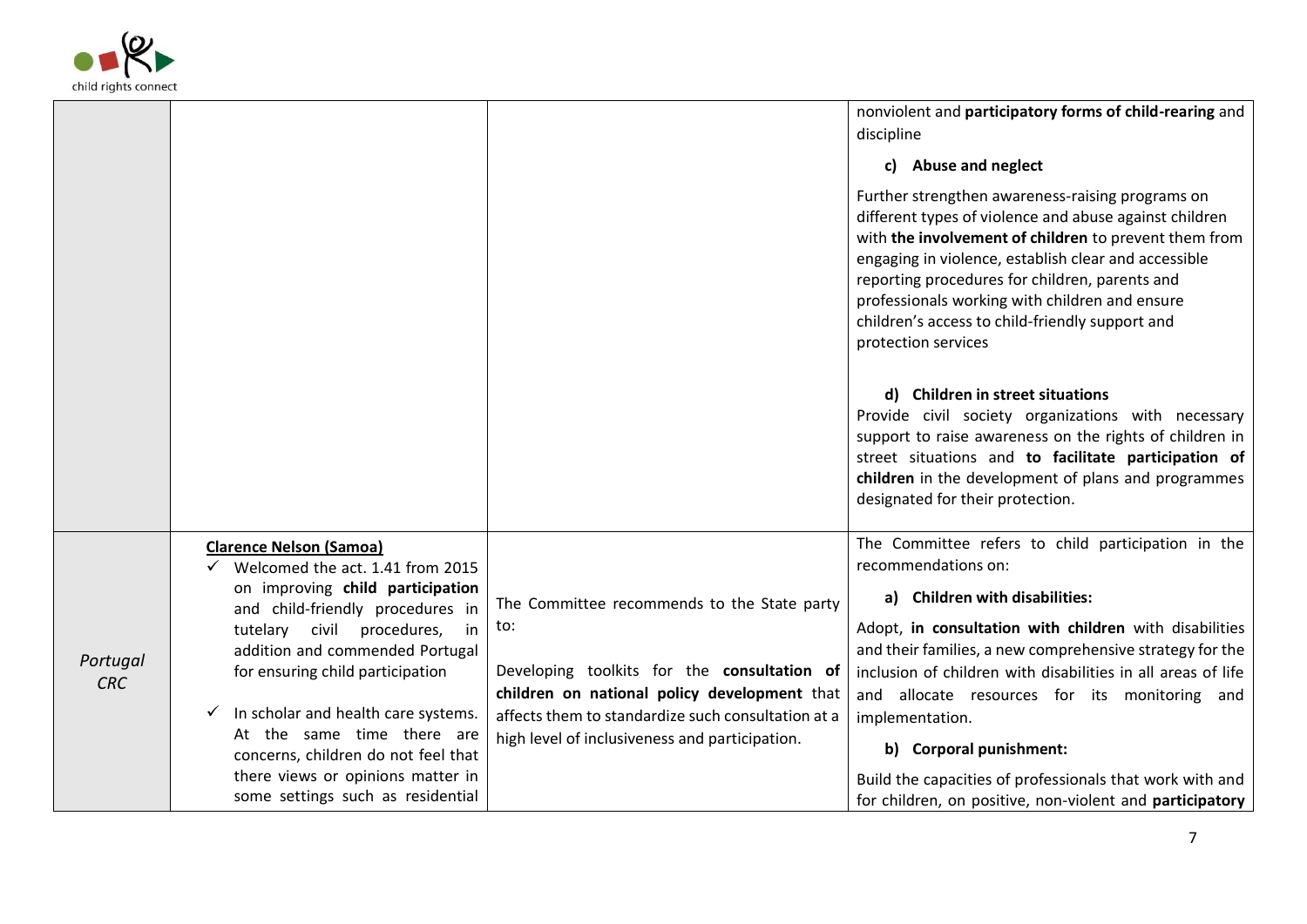

|                       | care, where there are evidences<br>that children have little or any<br>opportunities to express their<br>opinions.<br>Child participation in other judicial<br>✓<br>administrative<br>general<br>or<br>procedures is not being ensured in<br>the legislation. It is crucial that<br>children are given the space, the<br>voice and audience in all aspects of<br>their lives. Can Portugal identify<br>good practices of this nature? Are<br>there any plans to enhance the<br>right of the child to be heard in this<br>respect for example by facilitating a<br>children's parliament? |      | forms of child-rearing, and reinforce actions to promote<br>these forms of child-rearing in society                                                                                                                                                                                                                                                                                                                                                                                                                                                                                                                                                                |
|-----------------------|------------------------------------------------------------------------------------------------------------------------------------------------------------------------------------------------------------------------------------------------------------------------------------------------------------------------------------------------------------------------------------------------------------------------------------------------------------------------------------------------------------------------------------------------------------------------------------------|------|--------------------------------------------------------------------------------------------------------------------------------------------------------------------------------------------------------------------------------------------------------------------------------------------------------------------------------------------------------------------------------------------------------------------------------------------------------------------------------------------------------------------------------------------------------------------------------------------------------------------------------------------------------------------|
| Panama<br><b>OPSC</b> | <b>Philip Jaffé (Switzerland)</b><br>$\checkmark$ Were any children or youth<br>organizations informed or involved<br>in the report drafting process? He<br>highlighted the importance of<br>proactively disseminating the<br>instrument among them.<br>$\checkmark$ Are Children Human Rights<br>Defenders given due visibility in<br>Panama and are they supported                                                                                                                                                                                                                     | None | a) Dissemination and awareness-raising<br>The Committee is further concerned that children have<br>been insufficiently consulted in the preparation of the<br>State party's report and in the implementation of the<br>Convention.<br>Enhance its efforts to make the principles and provisions<br>of the Optional Protocol widely known to the members<br>of the security services and the public at large, in<br>particular in a child-friendly manner for children and<br>their families.<br>Strengthen efforts to actively and systematically consult<br>children, including through representative non-<br>organizations<br>children's<br>governmental<br>and |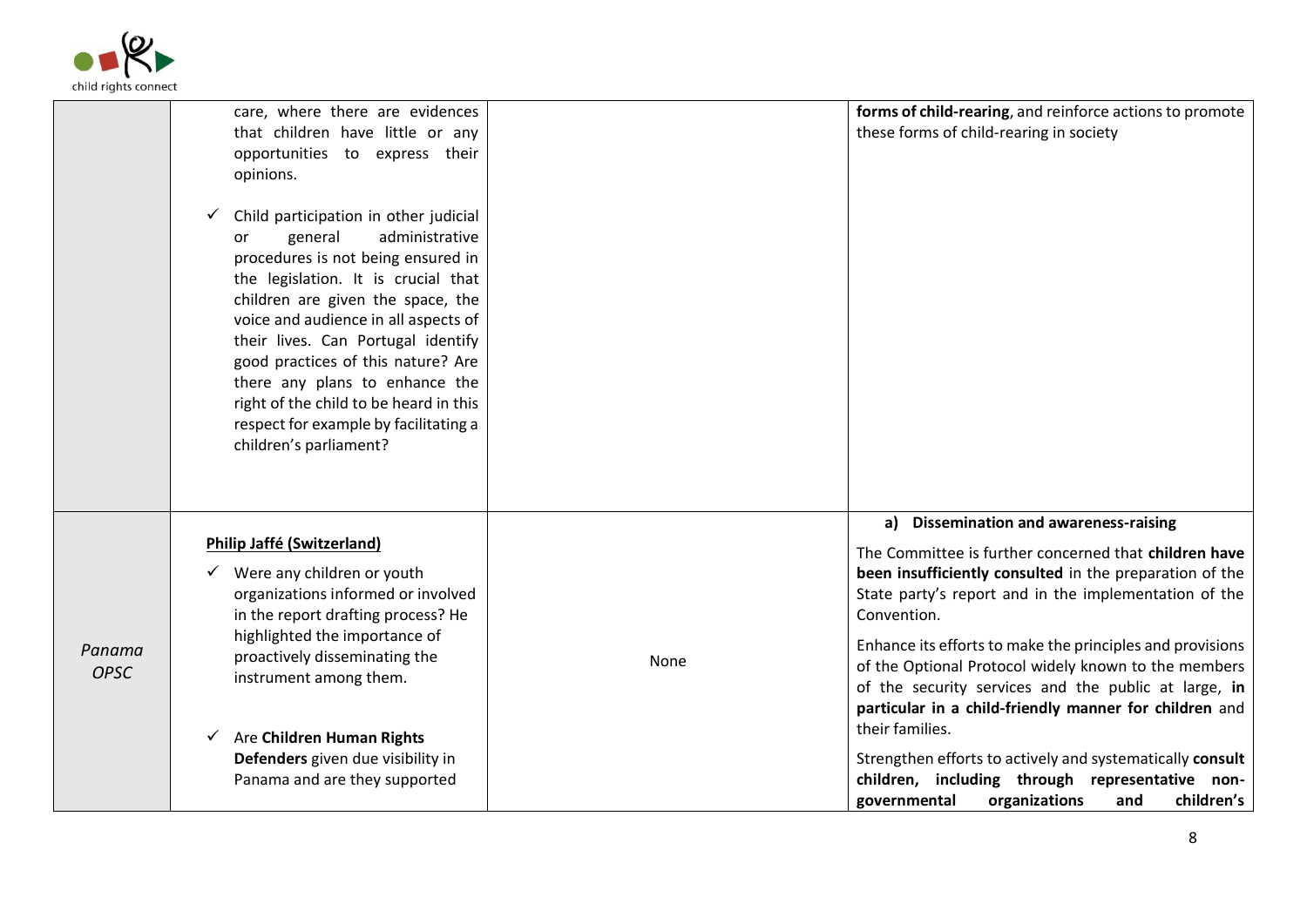

| and consulted by government    | associations, in the promotion and implementation of                                                     |
|--------------------------------|----------------------------------------------------------------------------------------------------------|
| entities?                      | children's rights, including by ensuring their                                                           |
|                                | participation in the follow-up to the concluding<br>observations of the Committee and the preparation of |
| Are Children Human Rights      | the next periodic report.                                                                                |
| Defenders active on how public |                                                                                                          |
| policy is carried out?         |                                                                                                          |
|                                |                                                                                                          |
|                                |                                                                                                          |
|                                |                                                                                                          |
|                                |                                                                                                          |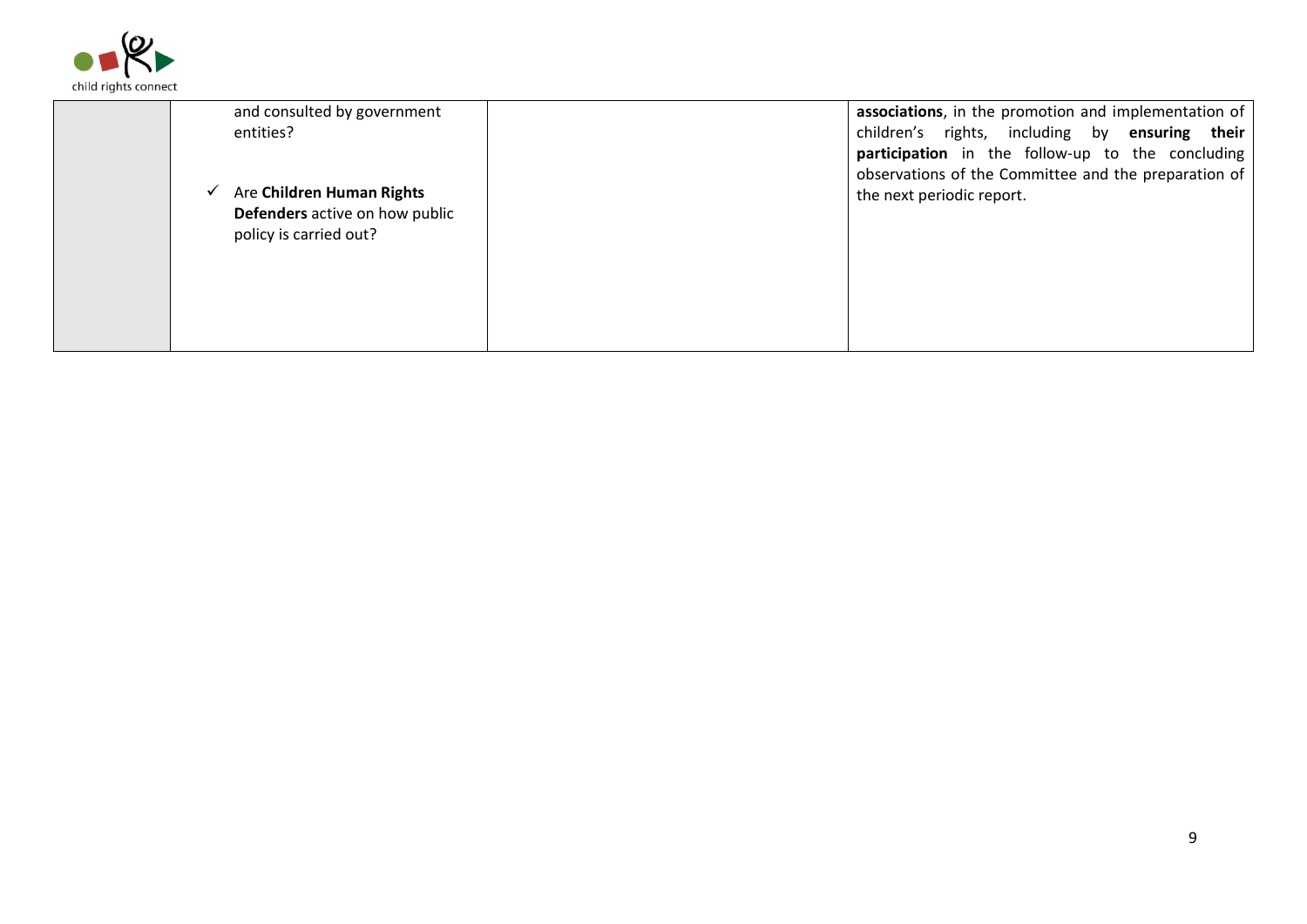

The Committee continued to raise questions and issue recommendations on children's participation within the cluster General Principles under Respect for the views of the child (Art. 12), as well as integrating the principle into other clusters. The questions raised by the Committee mainly focused on the general principle of the Respect for the Views of the Child, within the family, government (in the development of various laws, policies and programmes and in budget allocation), in school settings and in judicial proceedings affecting them. Noticeable during this session was an increase in questions relating to children's participation and environmental decision-making and to civil rights and freedoms and empowerment (such as freedom of association and freedom of expression).

Moreover, the 82<sup>nd</sup> session was characterized - compared to the two previous sessions - by a higher number of questions on civil rights and freedoms broadly speaking; notably, the right to privacy, access to appropriate information and freedom of religion and worship. These questions did not explicitly link to child participation or children acting as human rights defenders.

There were only two questions - during the review of Panama - in which the Committee used the term "Children Human Rights Defenders" during the session. These were in relation to whether CHRDs are given due visibility and whether they are supported and consulted by government entities, and whether CHRDs are active on how public policy is carried out. No Concluding Observations included the term.

In the Concluding Observations (COBs), similarly to the 80<sup>th</sup> and 81<sup>st</sup> sessions, the Committee integrated children's participation into other clusters for all five States reviewed under the CRC as well as for one country (Panama) reviewed under OPSC. Child participation or children human rights defenders were not part of the State reviewed under OPSC and OPAC (Georgia). For the 82nd session, children's participation was referred to in the clusters:

**General measures of implementation** (Allocation of resources, Comprehensive policy and strategy, Dissemination, awareness-raising and training) **General Principles** (Best interest of the child) **Civil Rights and Freedoms** (Freedom of expression, association and peaceful assembly, Access to appropriate information) **Violence against children** (Abuse and neglect, Corporal punishment) **Family environment and alternative care** (Children deprived of a family environment, Adoption) **Disability, basic health and welfare** (Children with disabilities, Adolescent health, Impact of climate change on the rights of the child) **Education, leisure and cultural activities** (Education and the aims of education, Education, including sexual violence in schools) **Special protection measures** (Children in street situations)

The subtopics in which most reference were made to the Respect for the views of the child were corporal punishment and dissemination and awareness raising followed by allocation of resources, adolescent health as well as adoption and children in street situations. More generally, the CRC COBs of the 82<sup>nd</sup> session mostly made reference of the respect of the views of the child under the cluster of general measures of implementaions. During the 80<sup>th</sup> and 81<sup>st</sup>